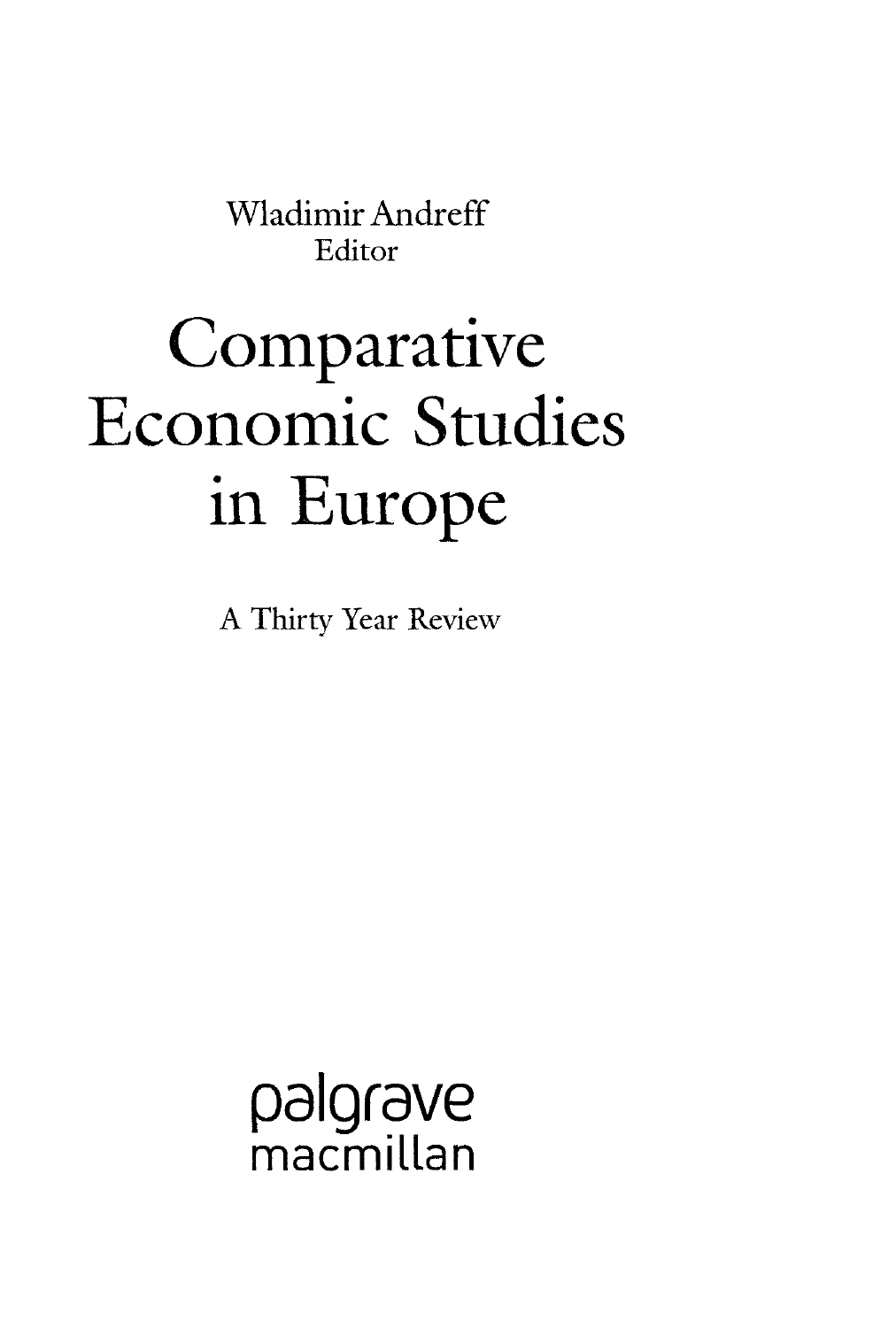## **CONTENTS**

| Introduction<br>Wladimir Andreff                                                                  | Ţ  |
|---------------------------------------------------------------------------------------------------|----|
| <b>Political Economy in Comparative Studies</b>                                                   |    |
| The Political Economy of Socialism Revisited<br>Hans-Jürgen Wagener                               | 13 |
| The Development of Thinking on the Czechoslovak<br><b>Economic Transformation</b><br>Martin Myant | 35 |
| The Hard Budget Constraint as the Pillar of the Economy<br>Michael Keren                          | 57 |
| Illiberal and "Inward-Looking" Drives: What Fuels Them?<br>Daniel Daianu                          | 73 |
| The Political Economy of Sovereign Wealth Funds<br>Jürgen Jerger                                  | 97 |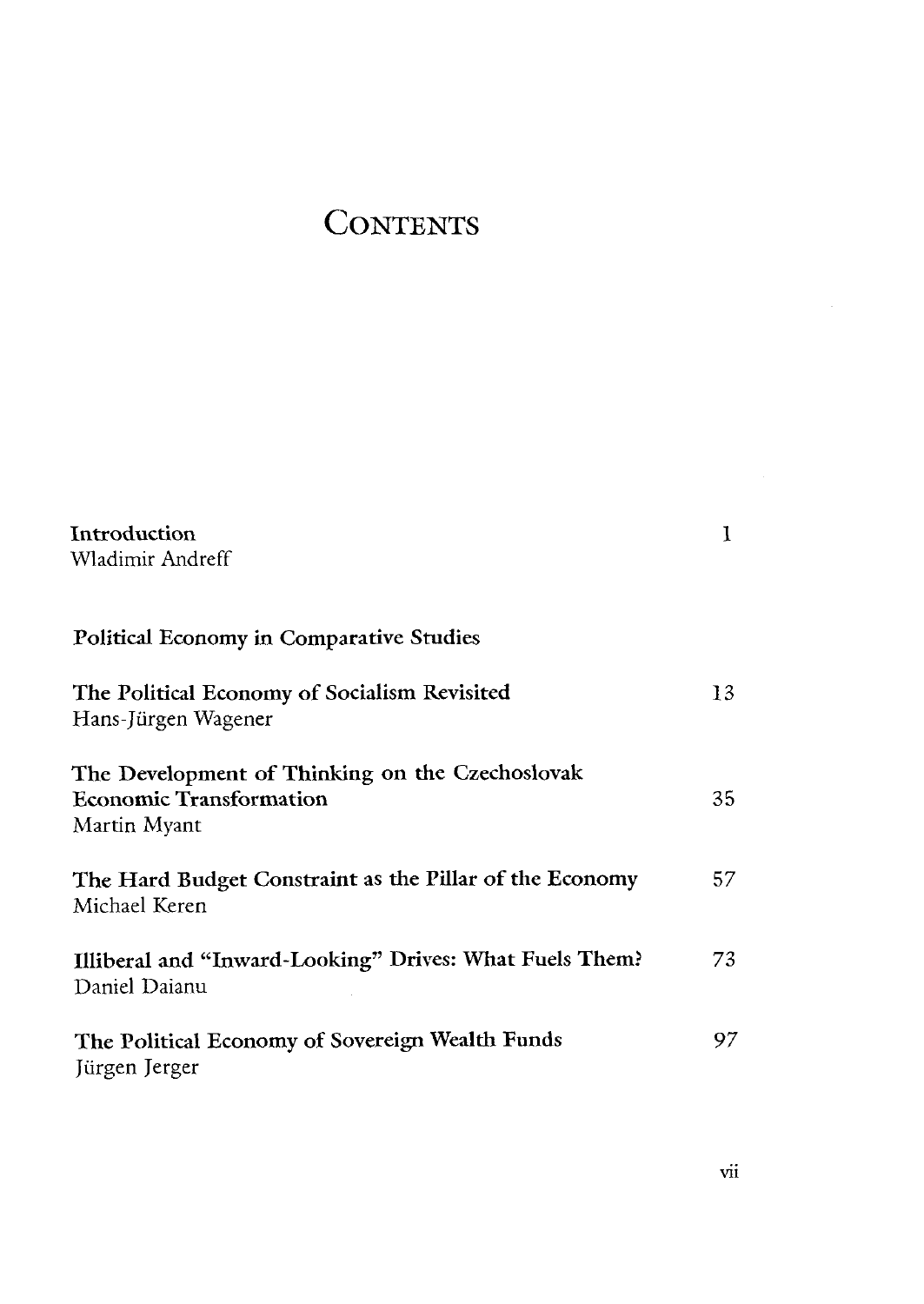viii CONTENTS

## **Comparative Economics Still on the Tracks**

| European Higher Education: Challenges and Achievement<br>Bruno Dallago                                                              | Пı  |
|-------------------------------------------------------------------------------------------------------------------------------------|-----|
| Eurozone: Crisis, Policies and Reforms<br>Enrico Marelli and Marcello Signorelli                                                    | 149 |
| Brexit: The Lure of the Neoliberal Thought Collective<br>Jens Hölscher and Peter Howard-Jones                                       | 171 |
| The Limits of Europe: Lessons from Post-Communist<br><b>Experience for the Post-Brexit Union</b><br>László Csaba                    | 191 |
| <b>Eurozone Membership and Foreign Direct Investment</b><br>Randolph Luca Bruno and Saul Estrin                                     | 211 |
| <b>Multinationals from Post-socialist Countries: How Large</b><br>Their Foreign Investments Can Be?<br>Magdolna Sass                | 227 |
| Non-Observed Economy vs. Shadow Economy<br>and Informal Employment in Poland: A Range<br>of Mismatching Estimates<br>Philippe Adair | 249 |
| The Yugoslav Successor States: From Self-Management<br>Socialism to Political Capitalism<br>Will Bartlett                           | 279 |
| Is (Post-Communist) China Becoming a Dominant<br>Economic Power in South East Asia?<br>Desmond Okwor and Johannes Stephan           | 297 |